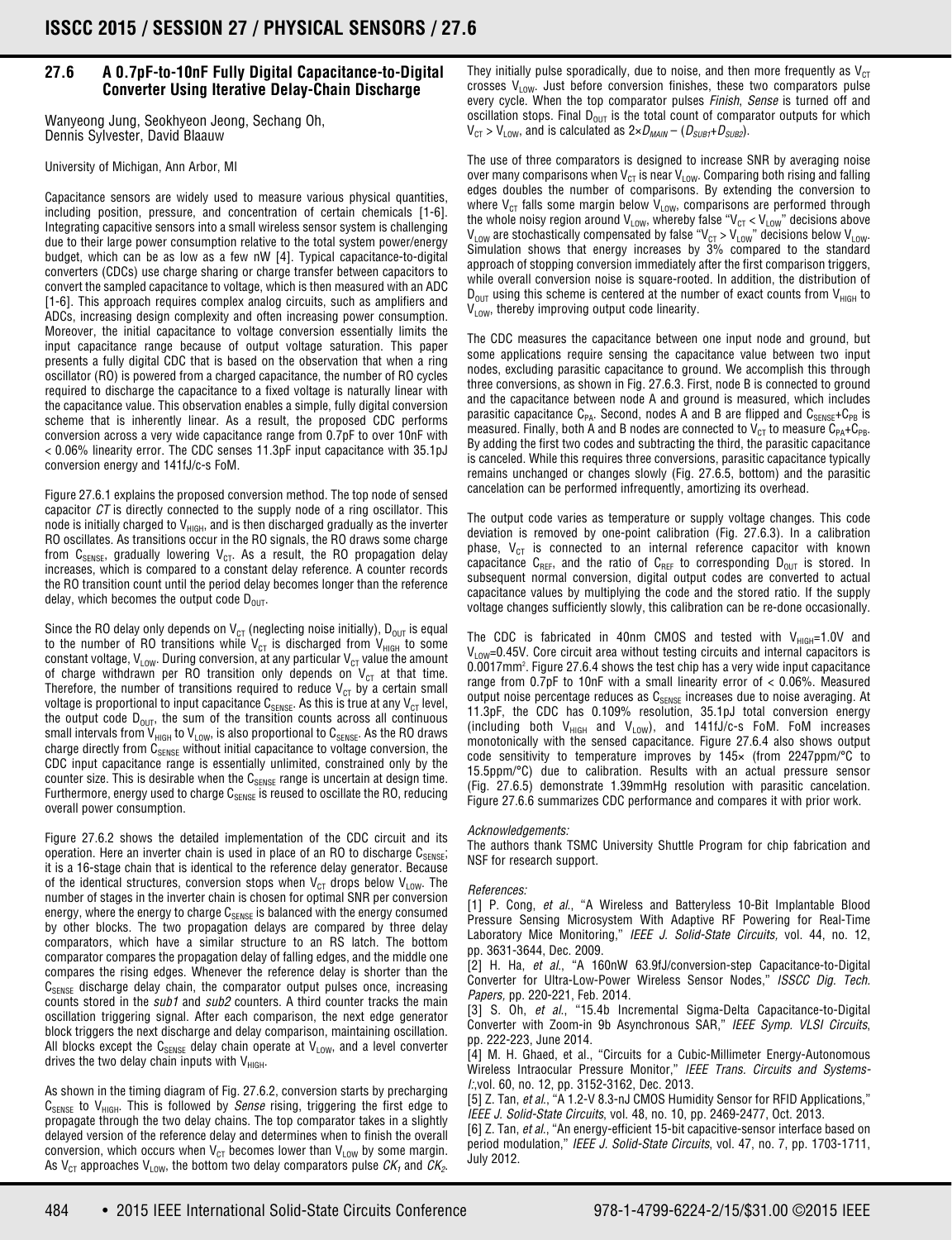

**Figure 27.6.5: Measured result with capacitive pressure sensor with parasitic cancelation. Figure 27.6.6: Performance summary and comparison.**

**27**